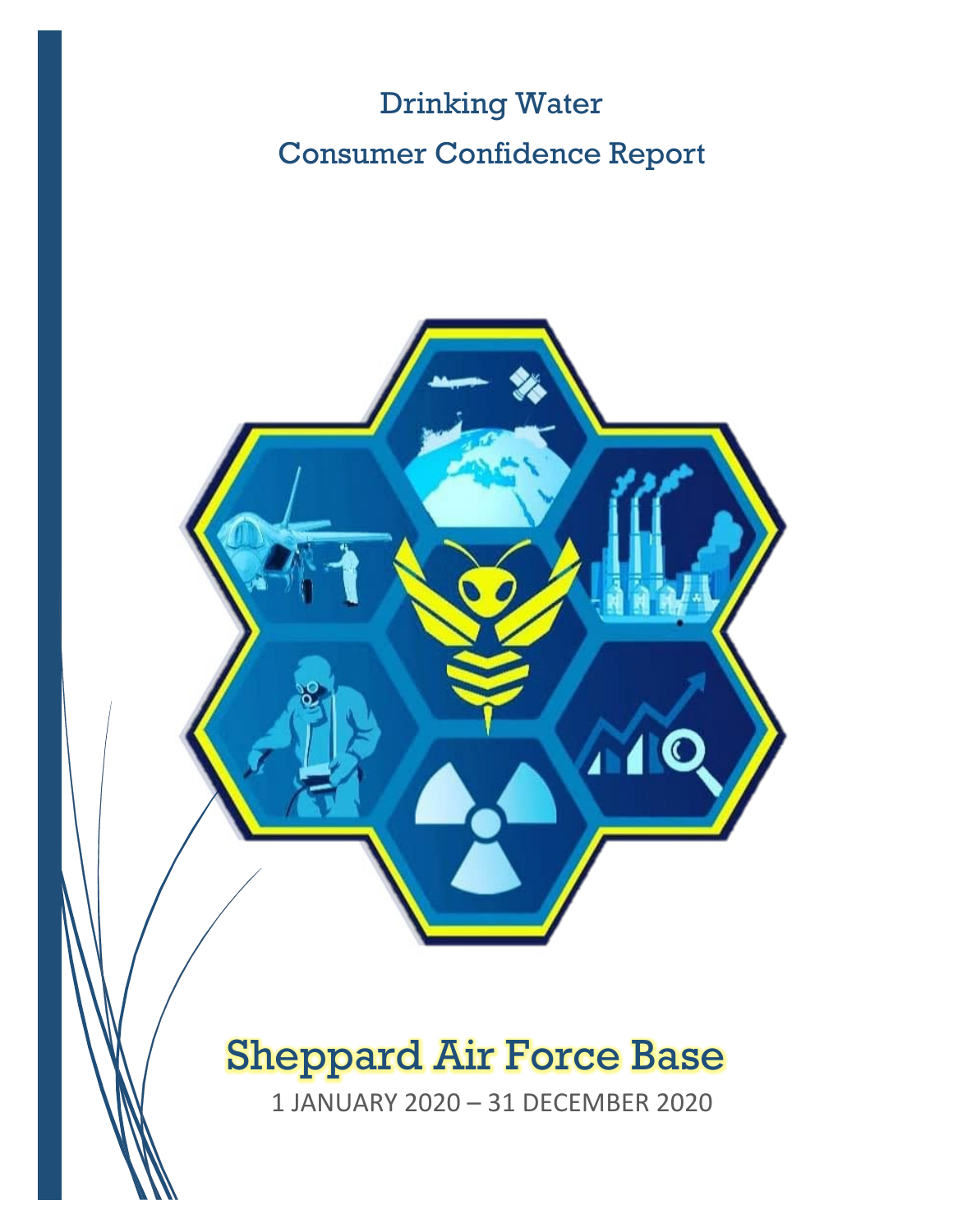### **Public Participation Opportunities**

To learn about future public meetings concerning your drinking water, or to request to schedule one, please call us.

## **Bioenvironmental Engineering**

(BE) POC: Major Todd D. Brackett Location: Bldg. 1200 Room B032 Phone No.: 940-676-3080 Email: [Todd.D.Brackett.mil@mail.mil](mailto:Todd.D.Brackett.mil@mail.mil)

Este reporte incluye información importante sobre el agua para tomar. Para asistencia en español, favor de llamar al telefono 940-676-3080.

## **Drinking Water Information**

### **Water Sources:**

The sources of drinking water (both tap water and bottled water) include rivers, lakes, streams, ponds, reservoirs, springs, and wells. As water travels over the surface of the land or through the ground it dissolves naturally-occurring minerals and in some cases radioactive material and can pick up substances resulting from the presence of animals or human activity. Contaminants that may be present in source water before treatment include: microbes, inorganic chemicals, pesticides, herbicides, radioactive isotopes, and organic chemical contaminants.

## **It is possible that ALL drinking water may contain contaminants.**

When drinking water meets federal standards there may not be any health based benefits to purchasing bottled water or point of use devices. Drinking water, including bottled water, may reasonably be expected to contain at least small amounts of some contaminants. The presence of contaminants does not necessarily indicate that water poses a health risk. More information about contaminants and potential health effects can be obtained by calling the EPA's Safe Drinking Water Hotline (1-800-426-4791).

Contaminants that may be present in source water include:

- o **Microbial contaminants**, such as viruses and bacteria, which may come from sewage treatment plants, septic systems agricultural livestock operations, and wildlife.
- o **Inorganic contaminants**, such as salts and metals, which can be naturally-occurring or result from urban storm water runoff, industrial or domestic wastewater discharges, oil and gas production, mining, or farming.
- o **Pesticides and herbicides**, which may come from a variety of sources such as agriculture, urban storm water runoff, and residential uses.
- o **Organic chemical contaminants**, including synthetic and volatile organic chemicals, which are byproducts of industrial processes and petroleum production, and can also come from gas stations, urban storm water runoff, and septic systems.
- o **Radioactive contaminants**, which can be naturally-occurring or be the result of oil and gas production and mining activities.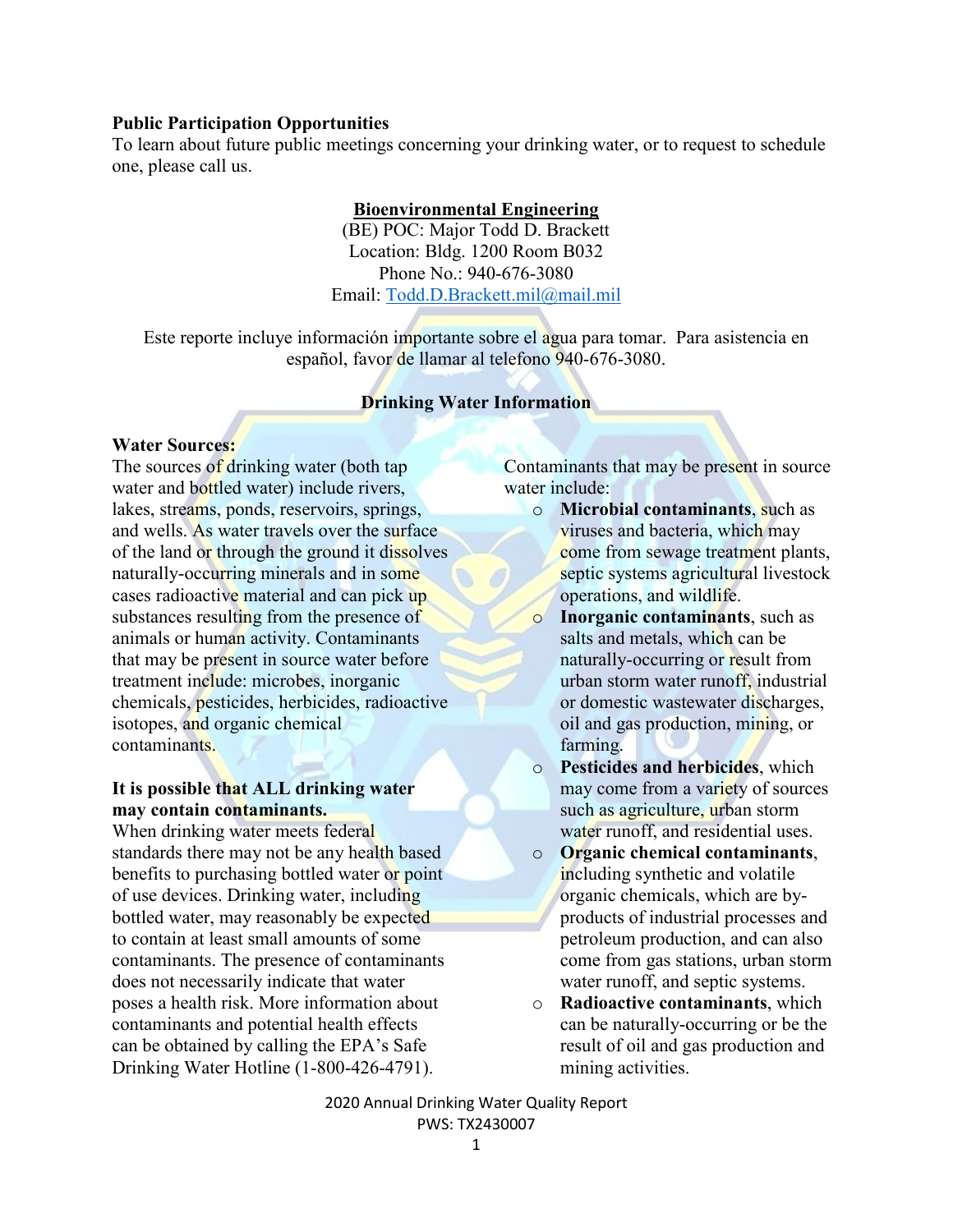## **Our Drinking Water Meets or Is Better Than All Federal (EPA) Drinking Water Requirements**

This report is a summary of the quality of the water we provide our customers. The analysis was made by using the data from the most recent U.S. Environmental Protection Agency (EPA) required test and is presented in the attached pages. We hope this information helps you become more knowledgeable about what's in your drinking water.

#### **Special Notice**

## **Required language for ALL community public water supplies:**

In order to ensure that tap water is safe to drink, EPA prescribes regulations which limit the amount of certain contaminants in water provided by public water systems. FDA regulations establish limits for contaminants in bottled water which must provide the same protection for public health.

Contaminants may be found in drinking water that may cause taste, color, or odor problems. These types of problems are not necessarily causes for health concerns. For more information on taste, odor, or color of drinking water, please contact the system's business office.

You may be more vulnerable than the general population to certain microbial contaminants, such as Cryptosporidium, in drinking water. Infants, some elderly, or immunocompromised persons such as those undergoing chemotherapy for cancer; persons who have undergone organ transplants; those who are undergoing treatment with steroids; and people with

HIV/AIDS or other immune system disorders, can be particularly at risk from infections. You should seek advice about drinking water from your physician or health care providers. Additional guidelines on appropriate means to lessen the risk of infection by Cryptosporidium are available from the Safe Drinking Water Hotline (800- 426-4791).

If present, elevated levels of lead can cause serious health problems, especially for pregnant women and young children. Lead in drinking water is primarily from materials and components associated with service lines and home plumbing. We are responsible for providing high quality drinking water, but we cannot control the variety of materials used in plumbing components. When your water has been sitting for several hours, you can minimize the potential for lead exposure by flushing your tap for 30 seconds to 2 minutes before using water for drinking or cooking. If you are concerned about lead in your water, you may wish to have your water tested. Information on lead in drinking water, testing methods, and steps you can take to minimize exposure is available from the Safe Drinking Water Hotline or at [http://www.epa.gov/safewater/lead.](http://www.epa.gov/safewater/lead)

#### **Where do we get our drinking water?**

Our drinking water comes from the following surface water sources: Lake Kickapoo, Wichita Falls secondary terminal reservoir, and Lake Arrowhead. Sheppard AFB purchases water from the City of Wichita Falls and is therefore considered a consecutive water system. Wichita Falls provides most monitoring and treatment. Bioenvironmental Engineering monitors for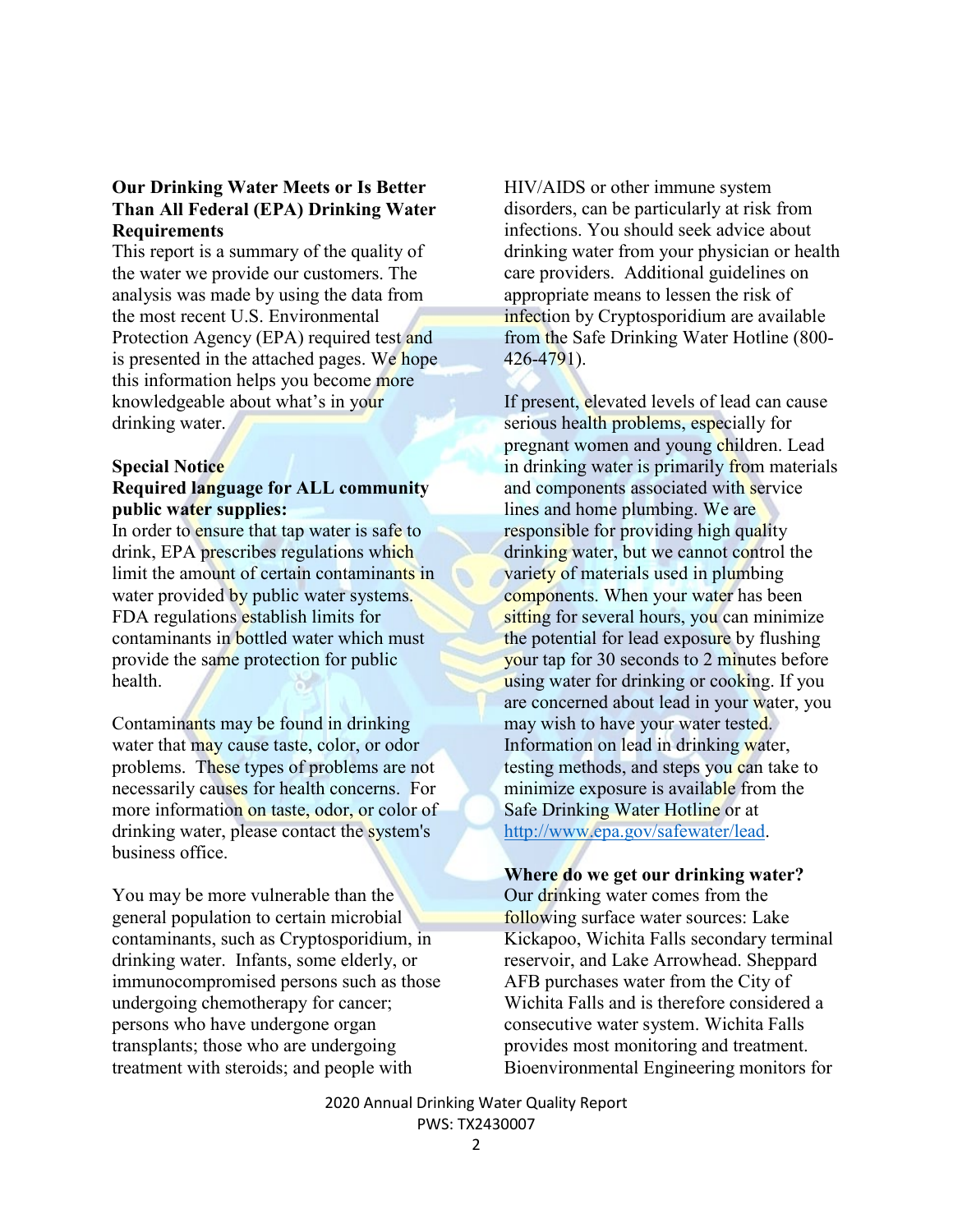contaminants and hazards specific to our distribution system. For more information on source water assessments and protection efforts, please contact us.

### **Secondary Constituents**

Many un-harmful constituents often found in drinking water (such as calcium, sodium, or iron) can cause taste, color, ad odor problems. The taste and odor constituents are called secondary constituents and are regulated by the State of Texas and monitored by the EPA. These constituents, though not required to be reported in this document, may greatly affect the appearance and taste of your water.

## **About the Following Pages:**

The U.S. EPA requires water systems to test for up to 97 contaminants. The pages that follow list all the federally regulated or monitored contaminants which have been found in your drinking water.

TCEQ completed an assessment of your source water, and results indicate that some of our sources are susceptible to certain contaminants. The sampling requirements for your water system is based on this susceptibility and previous sample data. Any detections of these contaminants will be found in this Consumer Confidence Report. For more information on source water assessments and protection efforts at our system contact the Bioenvironmental Engineering office at 676-3080.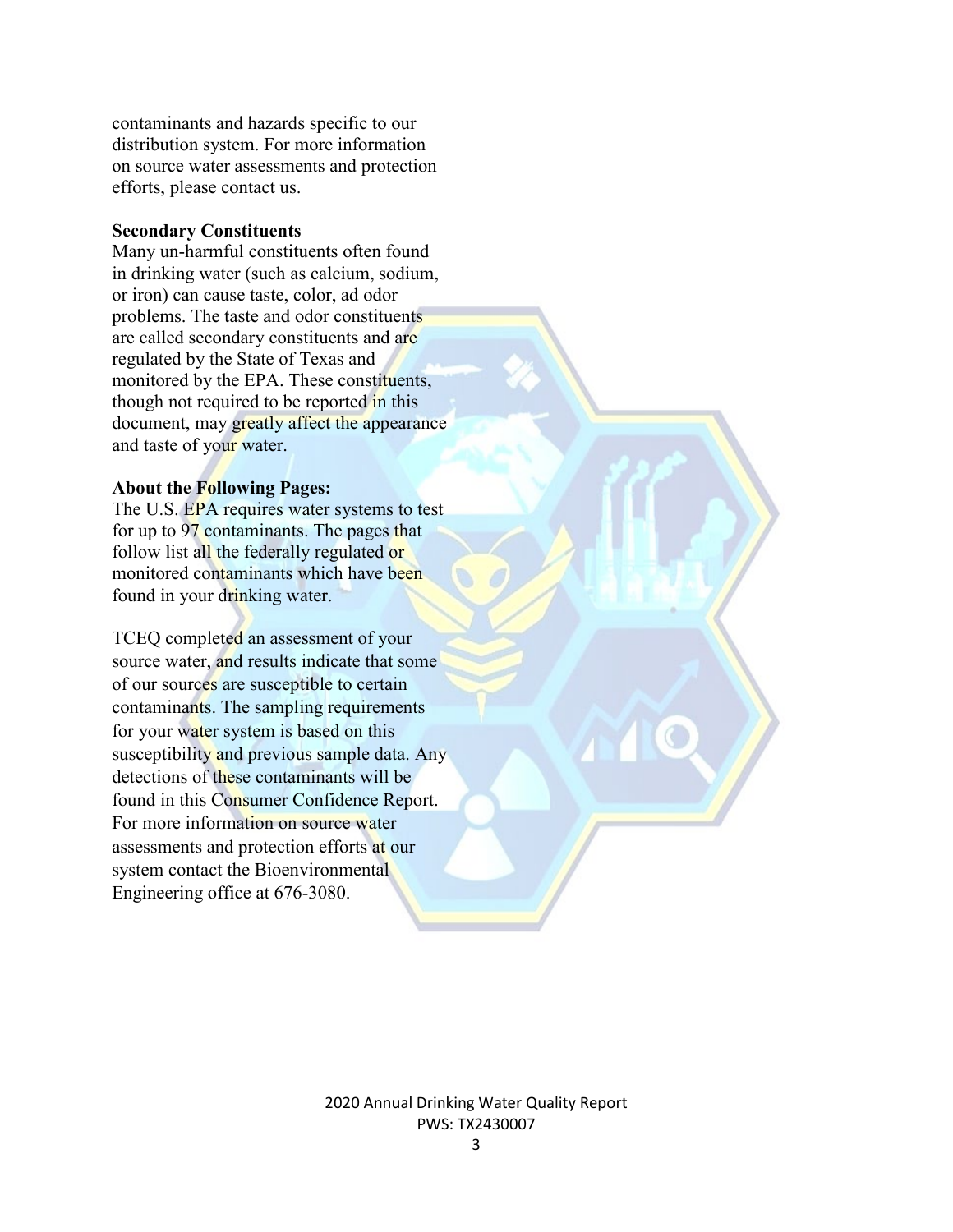| <b>Definitions and Abbreviations</b>                           |                                                                                                                                                                                                                                                                               |  |  |  |  |  |  |
|----------------------------------------------------------------|-------------------------------------------------------------------------------------------------------------------------------------------------------------------------------------------------------------------------------------------------------------------------------|--|--|--|--|--|--|
| <b>Action Level</b>                                            | The concentration of a contaminant which, if exceeded, triggers treatment or other<br>requirements which a water system must follow.                                                                                                                                          |  |  |  |  |  |  |
| Avg                                                            | Regulatory compliance with some MCLs are based on running annual average of<br>monthly samples.                                                                                                                                                                               |  |  |  |  |  |  |
| Level 1 Assessment                                             | A Level 1 assessment is a study of the water system to identify potential problems<br>and determine (if possible) why total coliform bacteria have been found in our water<br>system.                                                                                         |  |  |  |  |  |  |
| Level 2 Assessment                                             | A Level 2 assessment is a very detailed study of the water system to identify<br>potential problems and determine (if possible) why an E. coli MCL violation has<br>occurred and/or why total coliform bacteria have been found in our water system on<br>multiple occasions. |  |  |  |  |  |  |
| Maximum Contaminant Level<br>or MCL                            | The highest level of a contaminant that is allowed in drinking water. MCLs are set<br>as close to the MCLGs as feasible using the best available treatment technology.                                                                                                        |  |  |  |  |  |  |
| Maximum Contaminant Level<br>Goal or MCLG                      | The level of a contaminant in drinking water below which there is no known or<br>expected risk to health. MCLGs allow for a margin of safety.                                                                                                                                 |  |  |  |  |  |  |
| Maximum residual<br>disinfectant level or MRDL                 | The highest level of a disinfectant allowed in drinking water. There is convincing<br>evidence that addition of a disinfectant is necessary for control of microbial<br>contaminants.                                                                                         |  |  |  |  |  |  |
| Maximum residual<br>disinfectant level goal or<br><b>MRDLG</b> | The level of a drinking water disinfectant below which there is no known or<br>expected risk to health. MRDLGs do not reflect the benefits of the use of<br>disinfectants to control microbial contaminants.                                                                  |  |  |  |  |  |  |
| MFL                                                            | million fibers per liter (a measure of asbestos)                                                                                                                                                                                                                              |  |  |  |  |  |  |
| mrem                                                           | millirems per year (a measure of radiation absorbed by the body)                                                                                                                                                                                                              |  |  |  |  |  |  |
| na                                                             | not applicable.                                                                                                                                                                                                                                                               |  |  |  |  |  |  |
| <b>NTU</b>                                                     | nephelometric turbidity units (a measure of turbidity)                                                                                                                                                                                                                        |  |  |  |  |  |  |
| pCi/L                                                          | picocuries per liter (a measure of radioactivity)                                                                                                                                                                                                                             |  |  |  |  |  |  |
| ppb                                                            | micrograms per liter or parts per billion                                                                                                                                                                                                                                     |  |  |  |  |  |  |
| ppm                                                            | milligrams per liter or parts per million                                                                                                                                                                                                                                     |  |  |  |  |  |  |
| ppq                                                            | parts per quadrillion, or picograms per liter (pg/L)                                                                                                                                                                                                                          |  |  |  |  |  |  |
| ppt                                                            | parts per trillion, or nanograms per liter (ng/L)                                                                                                                                                                                                                             |  |  |  |  |  |  |
| Treatment Technique or TT                                      | A required process intended to reduce the level of a contaminant in drinking water.                                                                                                                                                                                           |  |  |  |  |  |  |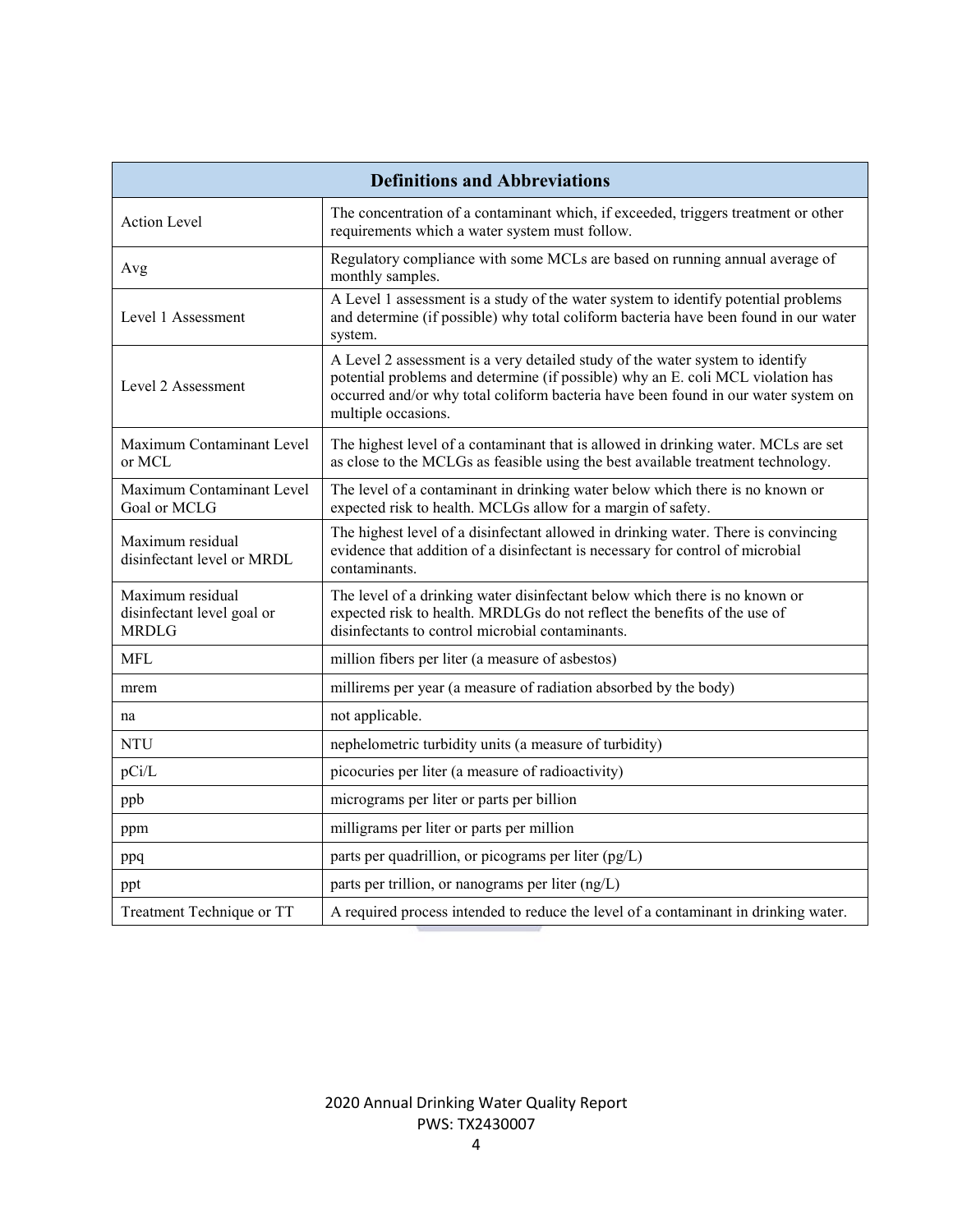We monitor the following contaminants at points throughout the distribution system:

| <b>Contaminants</b>                   | Date | <b>Highest</b><br>Level<br><b>Detected</b> | Range of<br><b>Levels</b><br><b>Detected</b> | <b>MCLG</b>    | <b>MCL</b>     | <b>Violation</b> | Likely source of<br>contamination                                                                                                            |
|---------------------------------------|------|--------------------------------------------|----------------------------------------------|----------------|----------------|------------------|----------------------------------------------------------------------------------------------------------------------------------------------|
| Nitrate (measured<br>as Nitrogen);ppm | 2020 | 0.146                                      | $0.146 - 0.146$                              | 10             | 10             | N <sub>o</sub>   | Runoff from fertilizer<br>use; Leaching from<br>septic tanks, sewage;<br>Erosion of natural<br>deposits.                                     |
| Barium; ppm                           | 2020 | 0.032                                      | $0.03 - 0.032$                               | $\overline{2}$ | $\overline{2}$ | N <sub>o</sub>   | Discharge of drilling<br>wastes; Discharge<br>from metal refineries;<br>Erosion of natural<br>deposits.                                      |
| Chromium; ppb                         | 2020 | 1.4                                        | $1.1 - 1.4$                                  | 100            | 100            | N <sub>0</sub>   | Discharge from steel<br>and pulp mills;<br>Erosion of natural<br>deposits.                                                                   |
| Fluoride; ppm                         | 2020 | 0.8                                        | $0.614 - 0.768$                              | 4              | 4.0            | N <sub>0</sub>   | Erosion of natural<br>deposits; Water<br>additive which<br>promotes strong teeth;<br>Discharge from<br>fertilizer and<br>aluminum factories. |

# **Inorganic Contaminants**

# **Maximum Residual Disinfectant Level**

Systems must complete and submit disinfection data on the Disinfection Level Quarterly Operating Report (DLQOR). On the CCR report, the system must provide disinfectant type, minimum, maximum, and average levels. Compliance with the MRDL is determined based on the average monthly disinfectant level.

| <b>Disinfectant</b><br>Residual | Year | Annual<br>Average | <b>Minimum</b><br><b>Sample</b><br><b>Level</b> | <b>Maximum</b><br><b>Sample</b><br>Level | <b>MRDL</b> | <b>MRDLG</b> | Likely source of<br>contamination          |  |  |
|---------------------------------|------|-------------------|-------------------------------------------------|------------------------------------------|-------------|--------------|--------------------------------------------|--|--|
| Chlorine ppm                    | 2020 | 3.39              | 0.0                                             | 4.3                                      | 4.0         | <4.0         | Water additive used<br>to control microbes |  |  |
|                                 |      |                   |                                                 |                                          |             |              |                                            |  |  |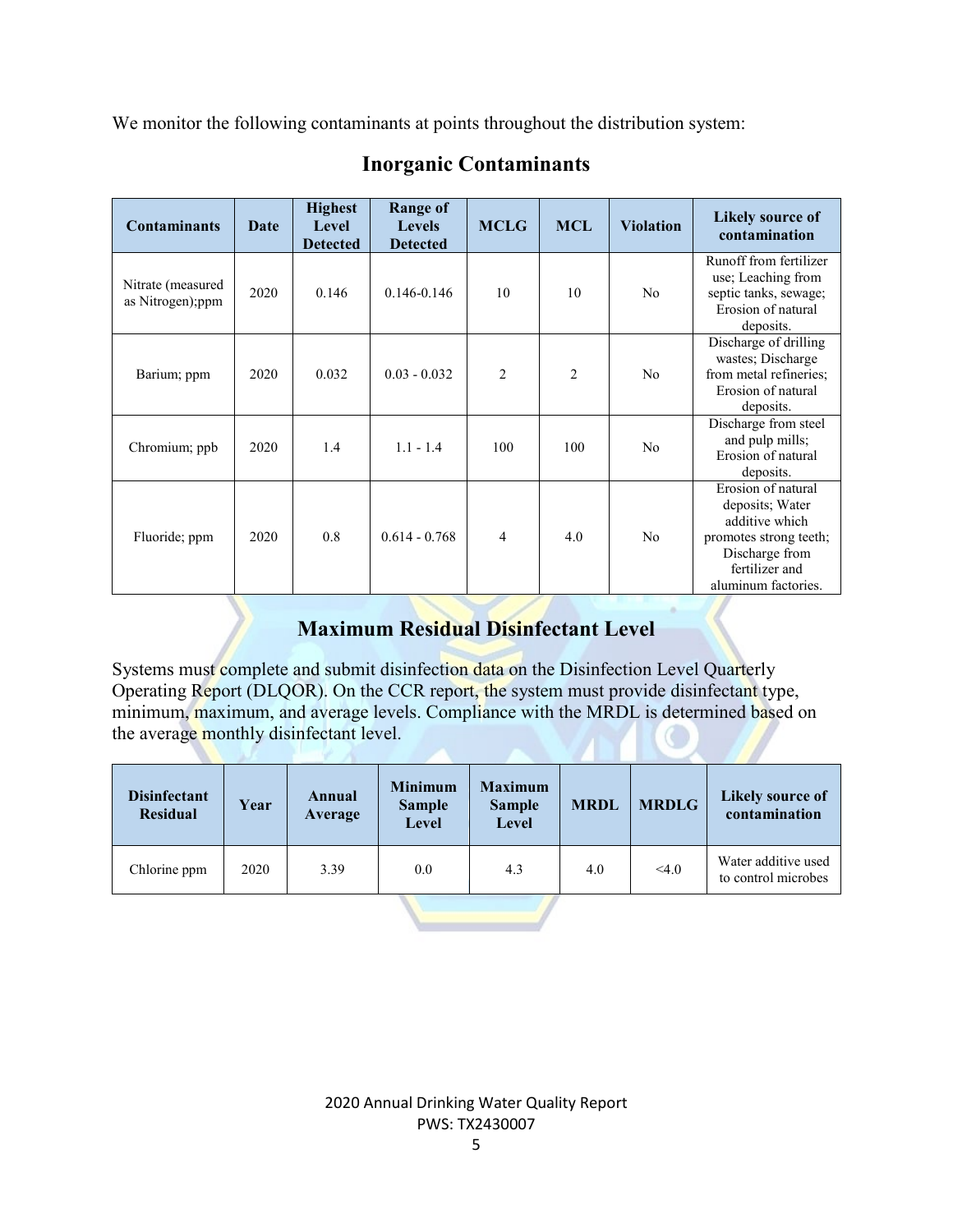## **Disinfectant Byproducts**

| <b>Contaminants</b>                      | Date | <b>Highest</b><br><b>Level</b><br><b>Detected</b> | Range of<br><b>Levels</b><br><b>Detected</b> | <b>MCLG</b>                 | <b>MCL</b> | <b>Violation</b> | <b>Likely source of</b><br>contamination      |
|------------------------------------------|------|---------------------------------------------------|----------------------------------------------|-----------------------------|------------|------------------|-----------------------------------------------|
| *Haloacetic<br>Acids (HAA5)<br>ppb       | 2020 | 28                                                | $13.0 - 23.9$                                | No goal<br>for the<br>total | 60         | No               | By-product of drinking<br>water disinfection. |
| **Total<br>Trihalomethanes<br>(TTHM) ppb | 2020 | 30                                                | $16.1 - 25.6$                                | No goal<br>for the<br>total | 80         | No               | By-product of drinking<br>water disinfection. |
| Chlorite ppm                             | 2020 | 0.57                                              | $0.0 - 0.57$                                 | 0.8                         |            | No               | By-product of drinking<br>water disinfection. |

*\*The value in the Highest Level or Average Detected column is the highest average of all HAA5 sample results collected at a location over a year \*\*The value in the Highest Level or Average Detected column is the highest average of all TTHM sample results collected at a location over a year*

# **Turbidity**

Turbidity is a measurement of the cloudiness of the water caused by suspended particles. We monitor it because it is a good indicator of water quality and the effectiveness of our filtration system and disinfectants.

Turbidity has no health effects. However, turbidity can interfere with disinfection and provide a medium for microbial growth. Turbidity may indicate the presence of disease-causing organisms. These organisms include bacteria, viruses, and parasites that can cause symptoms such as nausea, cramps, diarrhea, and associated headaches.

|                                         | <b>Level Detected</b> | <b>Limit (Treatment</b><br>Technique) | <b>Violation</b> | Likely source of<br>Contamination |  |  |
|-----------------------------------------|-----------------------|---------------------------------------|------------------|-----------------------------------|--|--|
| Highest single<br>measurement           | 0.31 NTU              | 1.0 NTU                               | No               | Soil runoff.                      |  |  |
| Lowest<br>monthly $\%$<br>meeting limit | 100%                  | 0.3 NTU                               | No               | Soil runoff.                      |  |  |

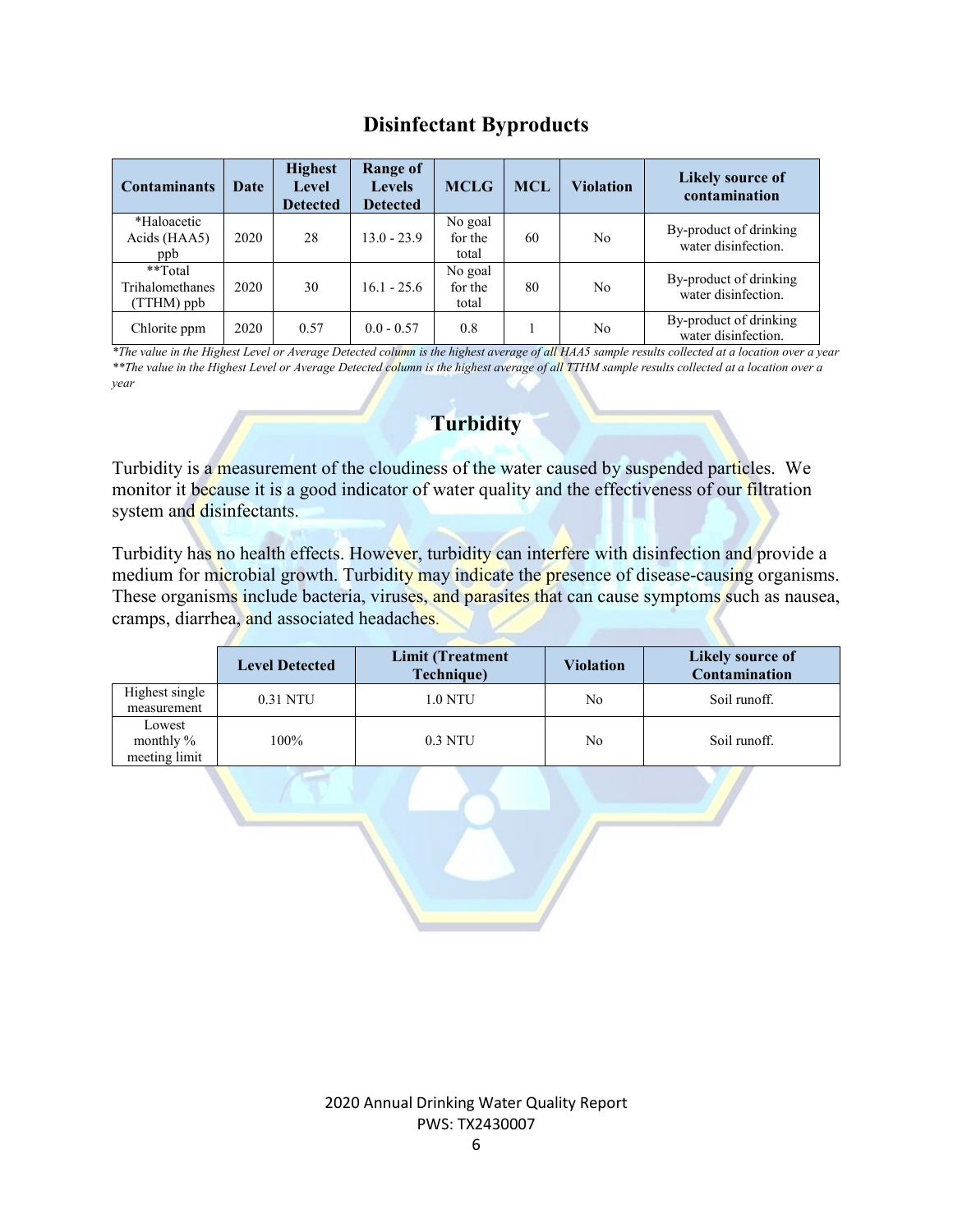## **Coliform Bacteria**

Total Coliform bacteria are indicators of microbial contamination of drinking water because testing for them is easy. While not disease-causing organisms themselves, they are often found in association with other microbes that are capable of causing disease. Coliform bacteria are hardier than many disease-causing organisms; therefore, their absence from water is a good indication that the water is microbiologically safe for human consumption.

| <b>Maximum</b><br>Contaminant<br><b>Level Goal</b> | <b>Total</b><br>Coliform<br><b>Maximum</b><br>Contaminant<br>Level | <b>Highest</b><br>No. of<br><b>Positive</b><br><b>Samples</b> | <b>Fecal Coliform</b><br>or E. Coli<br><b>Maximum</b> | <b>Total Number</b><br>of Fecal<br><b>Coliform or</b><br><b>E. Coli Samples</b> | <b>Violation</b> | Likely source<br>of<br>contamination |
|----------------------------------------------------|--------------------------------------------------------------------|---------------------------------------------------------------|-------------------------------------------------------|---------------------------------------------------------------------------------|------------------|--------------------------------------|
|                                                    |                                                                    |                                                               |                                                       |                                                                                 | 0                | Naturally present                    |

## **Lead and Copper**

| <b>Contaminants</b> | Date | <b>MCLG</b> | <b>Action</b><br>Level<br>(AL) | 90 <sup>th</sup><br>Percentile | # Sites<br>over AL | <b>Violation</b> | <b>Likely source of</b><br>contamination                                                                            |
|---------------------|------|-------------|--------------------------------|--------------------------------|--------------------|------------------|---------------------------------------------------------------------------------------------------------------------|
| Copper<br>ppm       | 2018 | 1.3         | 1.3                            | 0.21                           | $\theta$           | No               | Erosion of natural<br>deposits; Leaching from<br>wood preservatives;<br>Corrosion of household<br>plumbing systems. |
| Lead<br>ppb         | 2018 | $\theta$    | 15                             | $\overline{4}$                 |                    | N <sub>o</sub>   | Corrosion of household<br>plumbing systems;<br>Erosion of natural<br>deposits.                                      |

## **Required Additional Health Information for Lead**

"If present, elevated levels of lead can cause serious health problems, especially for pregnant women and young children. Lead in drinking water is primarily from materials and components associated with service lines and home plumbing. We are responsible for providing high quality drinking water, but we cannot control the variety of materials used in plumbing components. When your water has been sitting for several hours, you can minimize the potential for lead exposure by flushing your tap for  $30$  seconds to 2 minutes before using water for drinking or cooking. If you are concerned about lead in your water, you may wish to have your water tested. Information on lead in drinking water, testing methods, and steps you can take to minimize exposure is available from the Safe Drinking Water Hotline or at [http://www.epa.gov/safewater/lead"](http://www.epa.gov/safewater/lead).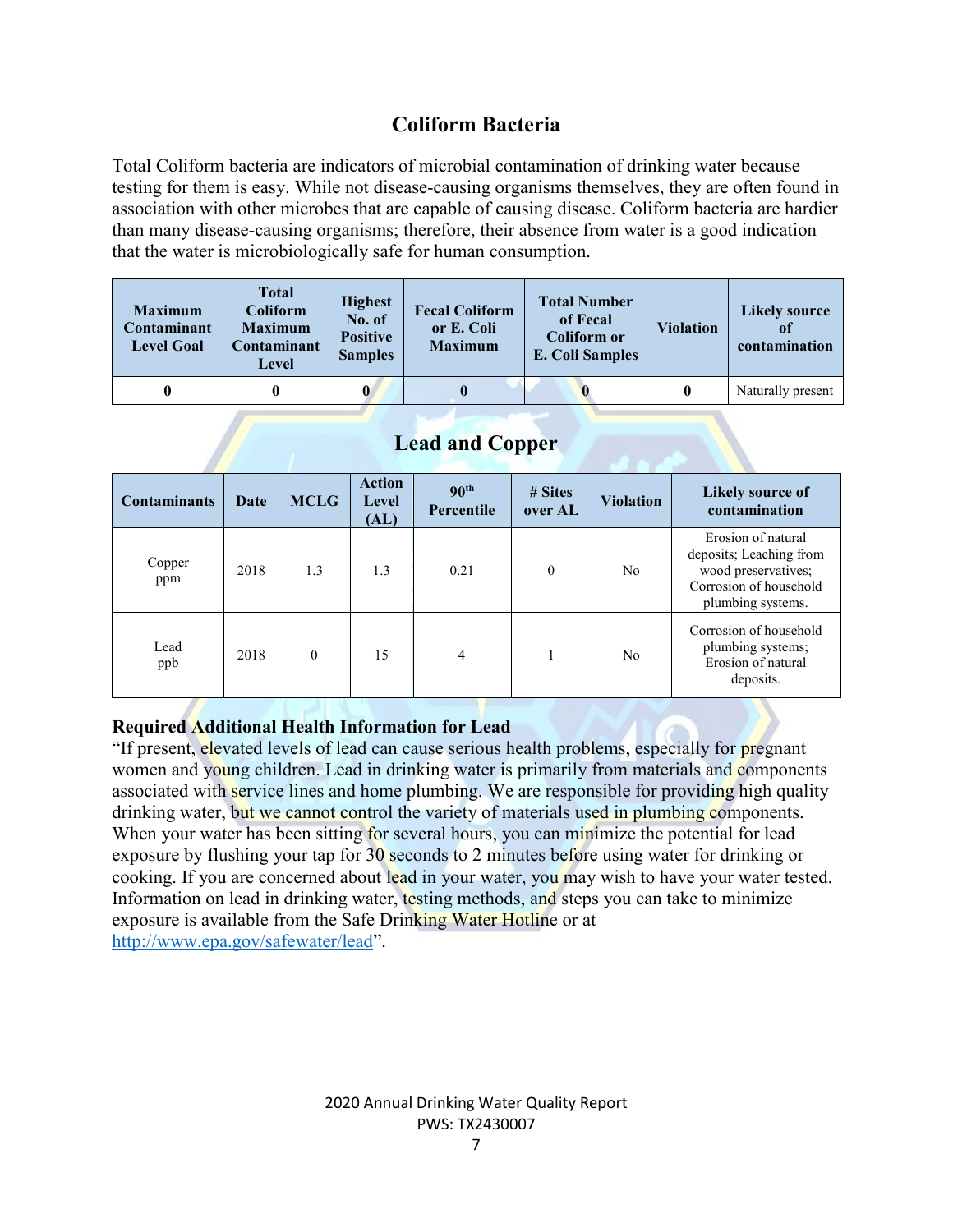## **Radioactive Contaminants**

| <b>Contaminants</b>                  | Date |     | <b>Range of</b><br><b>Levels</b><br><b>Detected</b> | <b>MCLG</b>  | <b>MCL</b> | <b>Violatio</b><br>$\mathbf n$ | <b>Likely source of</b><br>contamination   |
|--------------------------------------|------|-----|-----------------------------------------------------|--------------|------------|--------------------------------|--------------------------------------------|
| Beta/photon emitters;<br>$pCi/L^*$   | 2017 | 8.4 | $8.4 - 8.4$                                         | $\mathbf{0}$ | $50*$      | No                             | Decay of natural and<br>man-made deposits. |
| Combined Radium<br>$226/228$ ; pCi/L | 2011 | 1.0 | 1-1                                                 | $\theta$     | 5          | No                             | Erosion of natural<br>deposits             |
| Uranium; ug/l                        | 2015 | 1.3 | $0-1.3$                                             | $\theta$     | 30         | No                             | Erosion of natural<br>deposits             |

*\*EPA considers 50 pCi/L to be the level of concern for beta particles.*

# **Perfluorooctanesulfonic Acid (PFOS)/Perflurooctanoic acid (PFOA)**

Per- and polyfluoroalkyl substances (PFAS) are a group of manmade chemicals that includes PFOA, PFOS, GenX, and many other chemicals. Many industries have used PFAS since the 1940s. PFOA and PFOS have been the most extensively produced and studied of these chemicals. Both chemicals are very persistent in the environment and in the human body – meaning they do not break down and they can accumulate over time. There is evidence that exposure to PFAS can lead to adverse human health effects. PFAS has been found in drinking water in areas where it was manufactured, applied or disposed of (e.g., manufacturer, landfill, wastewater treatment plant, fire fighter training facility).

Most people have been exposed to PFAS. Studies indicate that PFOS and PFOA can cause reproductive and developmental, liver and kidney, and immunological effects in laboratory animals. Both chemicals have caused tumors in animals. Many studies suggest that exposures to PFOS/PFOA may lead to increased Cholesterol levels. Some studies suggest potential correlations to:

- low infant birth weights,
- effects on the immune system,
- cancer (for PFOA), and
- Thyroid hormone disruption (for PFOS).

Drinking water can be a source of exposure in communities where these chemicals have contaminated water supplies. PFOS/PFOA contamination is typically localized.

- Industrial facility where PFOA/PFAS has been produced or used to manufacture other products.
- Oil refinery, airfield or other location where PFAS was used for firefighting.

A number of drinking water systems have detected PFOA, PFOS, and GenX due to localized contamination. You can view more information about exposures to PFAS through drinking water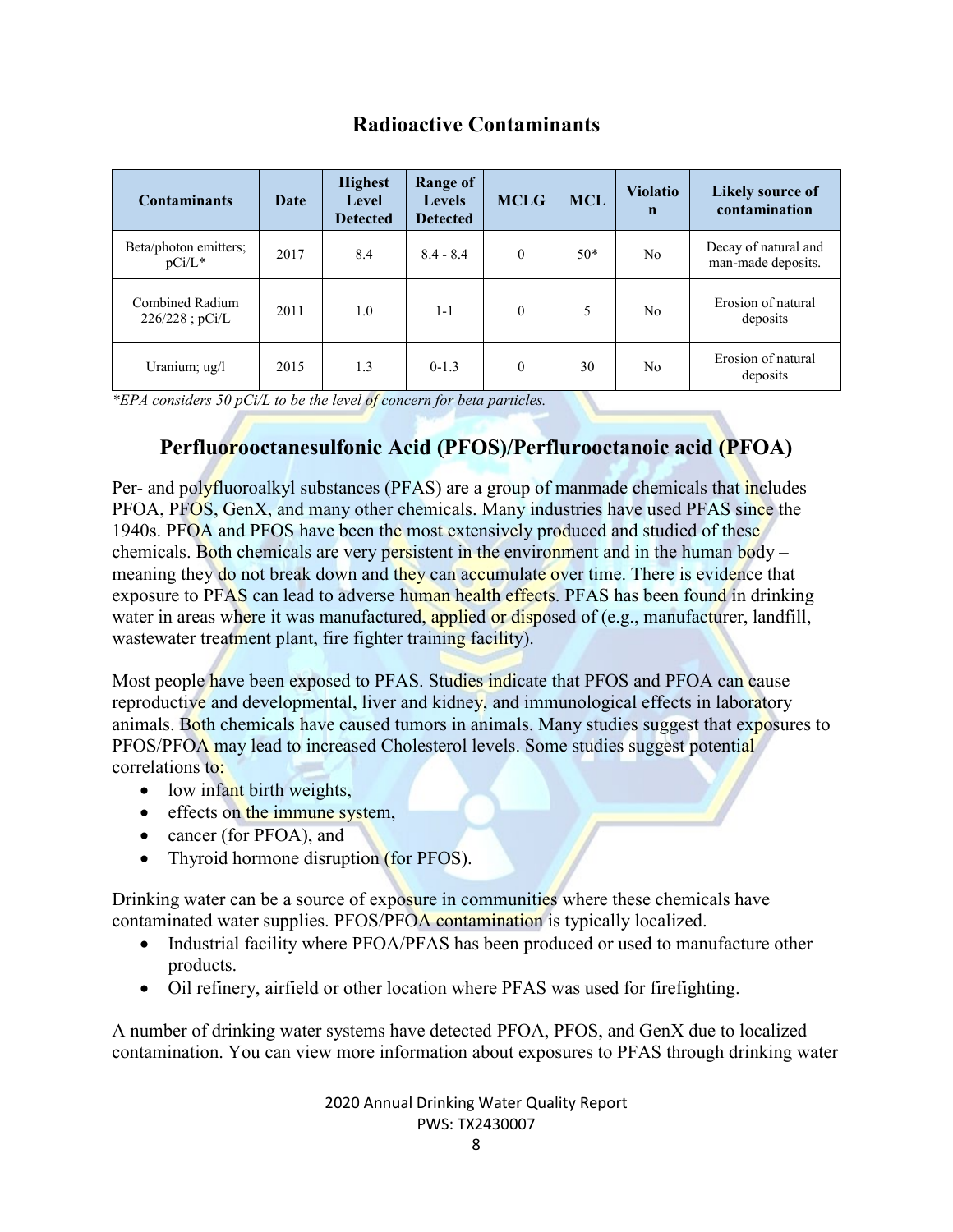on [https://www.epa.gov/ground-water-and-drinking-water/drinking-water-health-advisories](https://www.epa.gov/ground-water-and-drinking-water/drinking-water-health-advisories-pfoa-and-pfos)[pfoa-and-pfos.](https://www.epa.gov/ground-water-and-drinking-water/drinking-water-health-advisories-pfoa-and-pfos)

The Department of Defense requires all installations to monitor drinking water supplies for PFAS. The City of Wichita Falls has conducted monitoring for these chemicals and has provided Bioenvironmental Engineering with the results of these samples to provide to the base population. We did not detect any of the PFAS constituents in our water supply.

| Contaminant                                       | Date    | <b>Reg</b><br>Limit | <b>MRL</b> | <b>Result</b> | <b>Units</b> | <b>Sampling</b><br>Point |
|---------------------------------------------------|---------|---------------------|------------|---------------|--------------|--------------------------|
| Perfluorooctanoic acid (PFOA)                     | 3/12/21 | $---$               | 2.0        | < 2.0         | ng/L         |                          |
| Perfluorooctanesulfonic acid (PFOS)               | 3/12/21 | ---                 | 2.0        | < 2.0         | ng/L         |                          |
| Perfluorobutanesulfonic acid (PFBS)               | 3/12/21 | ---                 | 2.0        | < 2.0         | ng/L         |                          |
| Perfluoroheptanoic acid (PFHpA)                   | 3/12/21 | ---                 | 2.0        | < 2.0         | ng/L         |                          |
| Perfluorohexanesulfonic acid (PFHxS)              | 3/12/21 | ---                 | 2.0        | < 2.0         | ng/L         |                          |
| Perfluorononanoic acid (PFNA)                     | 3/12/21 | ---                 | 2.0        | < 2.0         | ng/L         |                          |
| Perfluorodecanoic acid (PFDA)                     | 3/12/21 | ---                 | 2.0        | < 2.0         | ng/L         |                          |
| Perfluorohexanoic acid (PFHxA)                    | 3/12/21 |                     | 2.0        | < 2.0         | ng/L         |                          |
| Perfluorododecanoic acid (PFDoA)                  | 3/12/21 | ---                 | 2.0        | < 2.0         | ng/L         | Cypress $*$              |
| Perfluorotridecanoic acid (PFTrDA)                | 3/12/21 | ---                 | 2.0        | < 2.0         | ng/L         | Jasper<br>Water          |
| Perfluoroundecanoic acid (PFUnA)                  | 3/12/21 | ---                 | 2.0        | < 2.0         | ng/L         | Treatment                |
| N-ethyl Perfluorooctanesulfonamidoacetic          | 3/12/21 | ---                 | 2.0        | < 2.0         | ng/L         | Plants                   |
| acid                                              |         |                     |            |               |              |                          |
| N-methyl<br>Perfluorooctanesulfonamidoacetic acid | 3/12/21 |                     | 2.0        | < 2.0         | $\rm ng/L$   |                          |
| HFPO-DA/GenX                                      | 3/12/21 | ---                 | 2.0        | < 2.0         | ng/L         |                          |
| <b>ADONA</b>                                      | 3/12/21 | ---                 | 2.0        | < 2.0         | ng/L         |                          |
| 9Cl-PF3ONS/F-53B Major                            | 3/12/21 | ---                 | 2.0        | < 2.0         | ng/L         |                          |
| 11Cl-PF3OUdS/F-53B Minor                          | 3/12/21 |                     | 2.0        | < 2.0         | ng/L         |                          |
| Perfluorotetradecanoic acid (PFTeDA)              | 3/12/21 | ---                 | 2.0        | < 2.0         | ng/L         |                          |